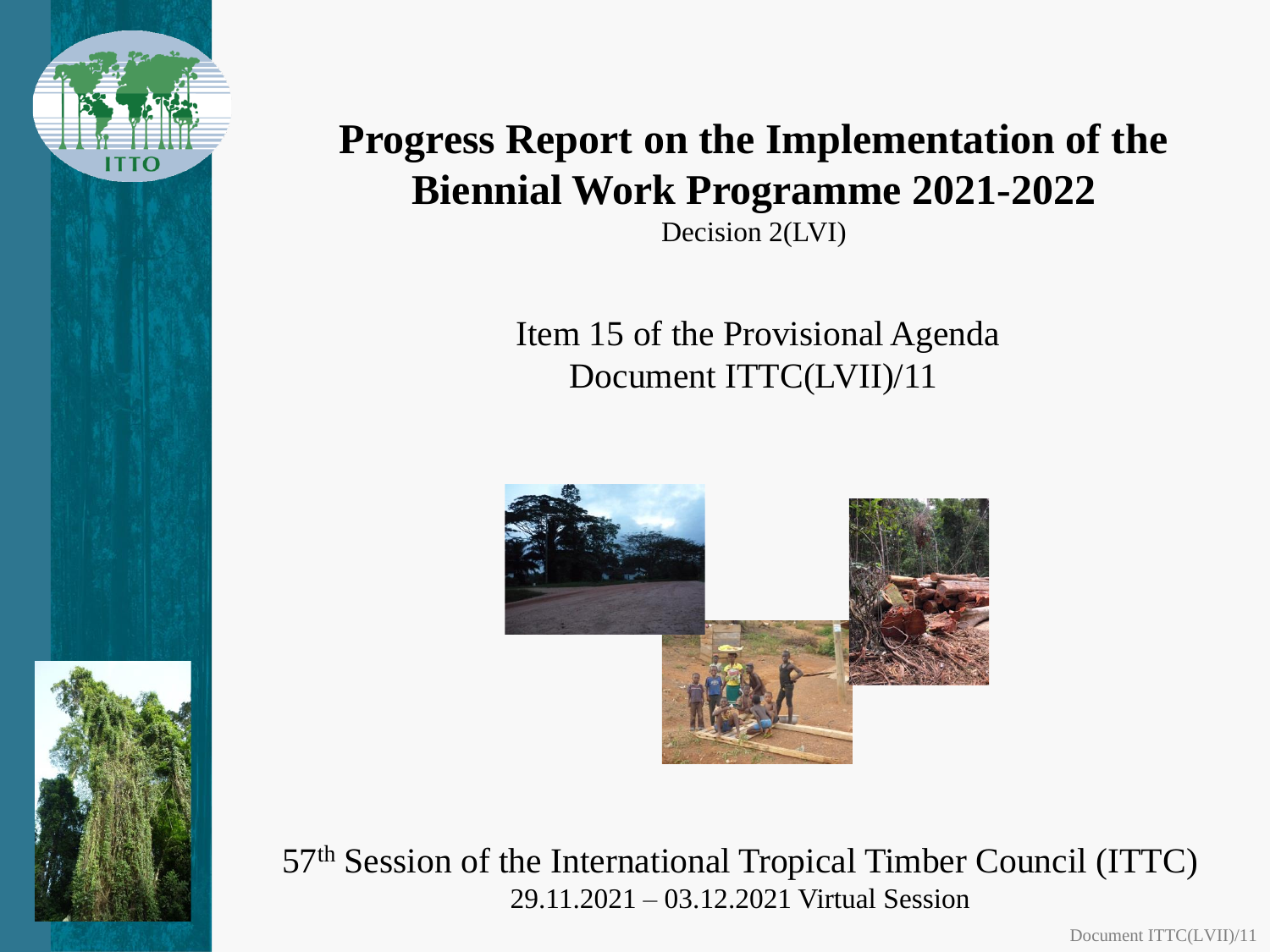

## **BWP 2021-2022**

Adopted under Decision 2(LVI), 40 activities

**Part 1:** 24 activities requiring financing through voluntary contributions, core budget or other sources

Funding sought: US\$ 4,346,760 (voluntary contributions) US\$ 1,860,000 (core budget) US\$ 6,206,760

Part 2: 16 administrative & financial activities *Not requiring financing*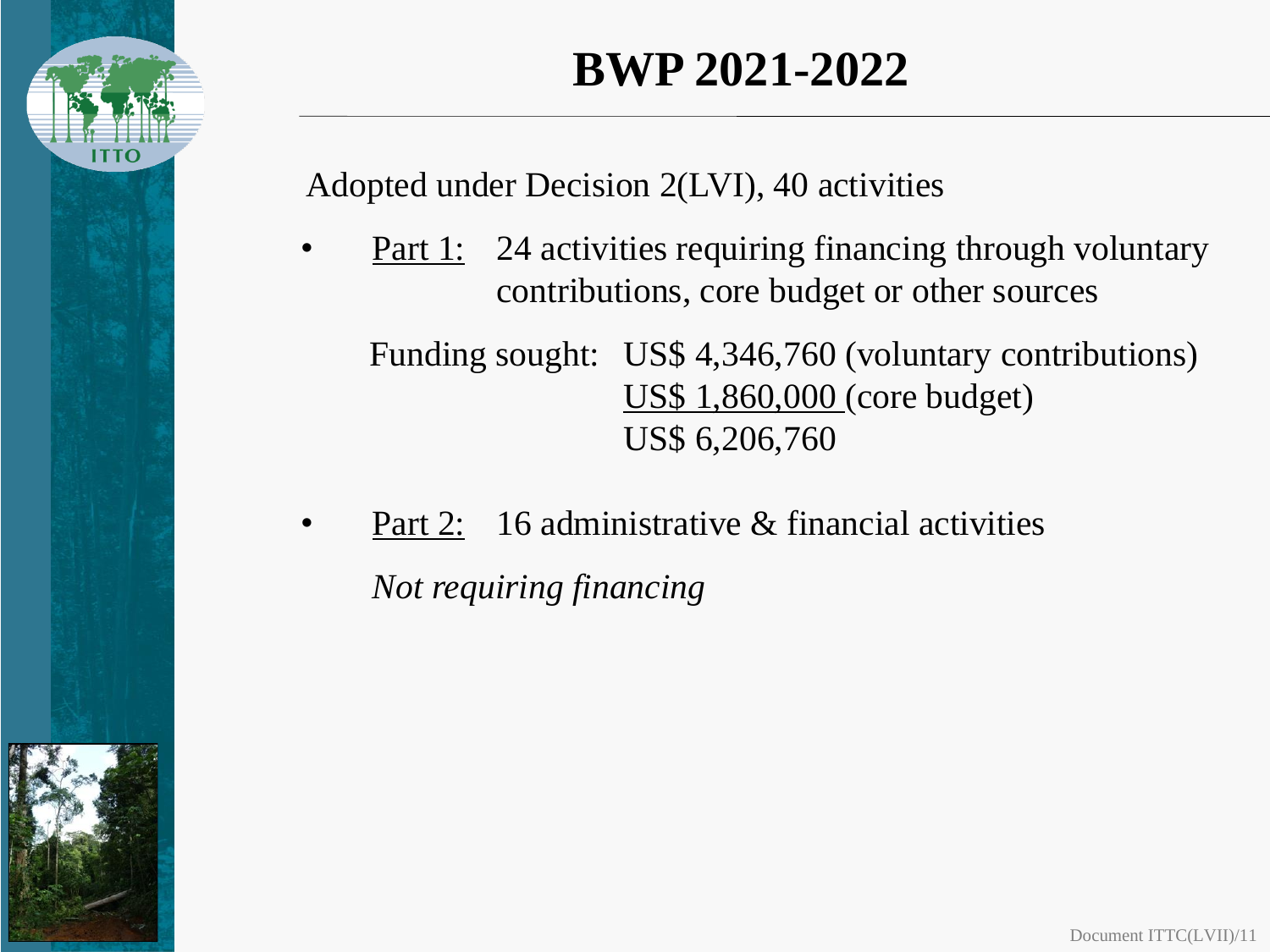

# **BWP 2021-2022**

Part  $1 -$  Activities requiring financing

- Group 1: Field oriented activities with engagement of /work in member countries
- Group 2: Normative work on policy guidelines or other strategic work
- Group 3: Collaborative work/meetings with other organizations/initiatives
- Group 4: Communications and Outreach related work
- Group 5: Analytical, statistical and other recurring work



Document ITTC(LVII)/11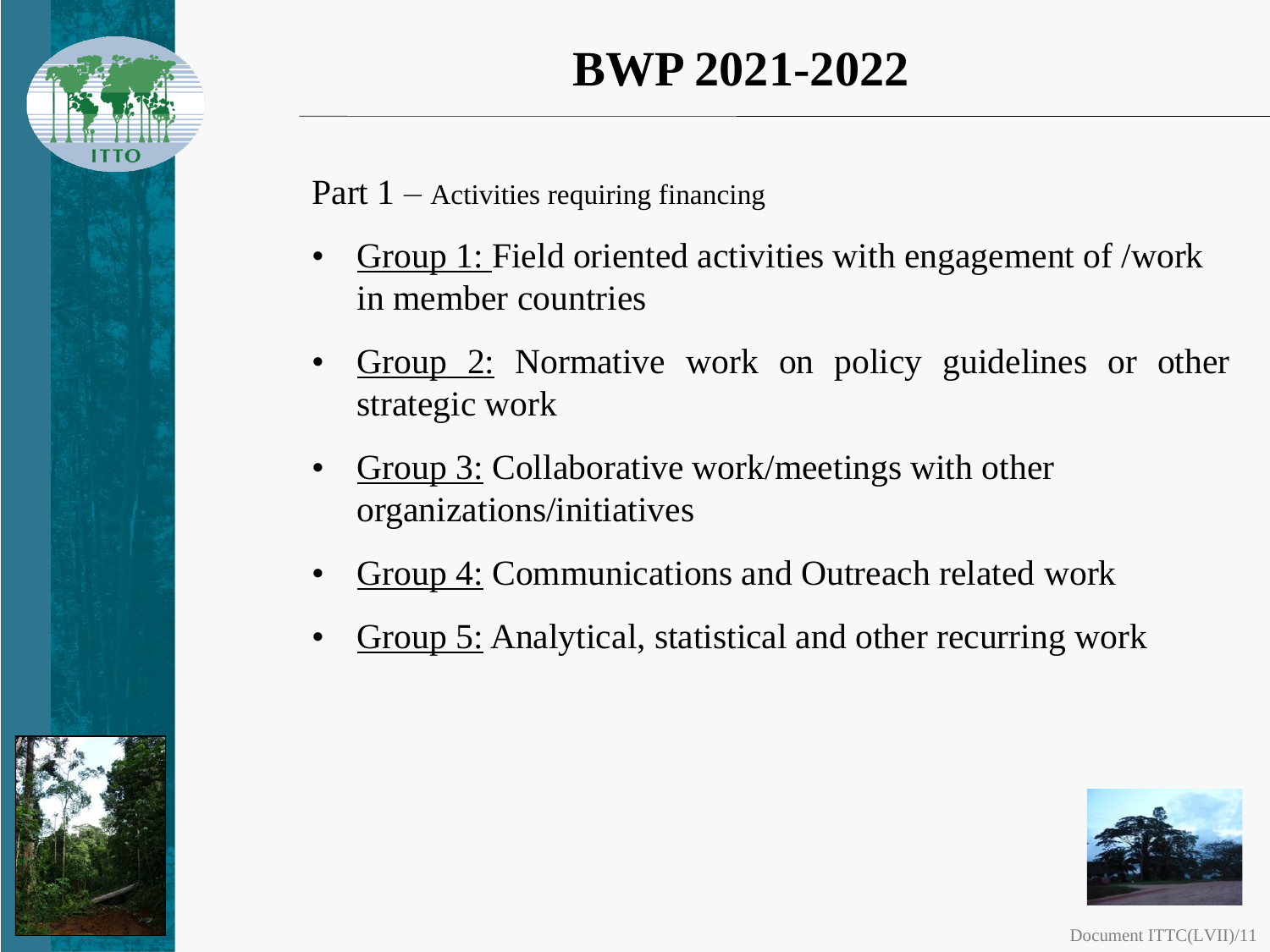

## **Financing Status of Activities**

| THE EILIE<br><b>ITTO</b>                                  |                                                                                                | <b>Financing</b><br><b>Status</b> | US\$<br>Pledged             |  |
|-----------------------------------------------------------|------------------------------------------------------------------------------------------------|-----------------------------------|-----------------------------|--|
|                                                           | <b>GROUP 1 – FIELD ORIENTED ACTIVITIES WITH ENGAGEMENT OF/WORK IN MEMBER COUNTRIES</b>         |                                   |                             |  |
| $\mathbf{1}$                                              | Incentives for green-growth value chain investments in tropical forests                        | Partial                           | 77,000                      |  |
| $\overline{2}$                                            | Building legal and sustainable forest product supply chains                                    | Partial                           | 1,150,878                   |  |
| 3                                                         | Strengthening Participation of the Private Sector in the Work of ITTO                          | Partial                           | 25,000                      |  |
| $\overline{4}$                                            | Enhancing teak management                                                                      | Pending                           | <b>NIL</b>                  |  |
| 5                                                         | Enhance cooperation between ITTO and CITES                                                     | Full                              | 475,538                     |  |
| $6\phantom{1}$                                            | Independent market monitoring of FLEGT-licensed timber                                         | Full                              | <b>EU Grant</b>             |  |
| $\overline{7}$                                            | a) Criteria and indicators workshops                                                           | Pending                           | <b>NIL</b>                  |  |
|                                                           | b) Adapting the 2016 ITTO Criteria and Indicators (C&I) for SFM to African context             | Pending                           | <b>NIL</b>                  |  |
| 8                                                         | Statistical capacity building workshops                                                        | Partial                           | 11,761                      |  |
| 9                                                         | Prevention and management of fire in tropical timber-producing forests                         | Pending                           | <b>NIL</b>                  |  |
|                                                           | <b>GROUP 2 - NORMATIVE WORK ON POLICY GUIDELINES OR OTHER STRATEGIC WORK</b>                   |                                   |                             |  |
| 10                                                        | Formulate a new ITTO Strategic Action Plan                                                     | <b>Full</b>                       | Funded under<br>BWP 2018/19 |  |
|                                                           | a) Operationalizing ITTO Policy guidelines on gender equality and empowering women             | Pending                           | <b>NIL</b>                  |  |
| 11                                                        | b) Dissemination of the ITTO Guidelines for Forest Landscape Restoration in the Tropics        | Partial                           | 60,000                      |  |
|                                                           | c) Support for women's groups with gender empowerment and forest landscape restoration in Togo | Partial                           | 93,240                      |  |
|                                                           | <b>GROUP 3 - COLLABORATIVE WORK/MEETINGS WITH OTHER ORGANIZATIONS/INITIATIVES</b>              |                                   |                             |  |
| 12                                                        | Conservation and sustainable use of biodiversity in tropical timber production forests         | Partial                           | 30,000                      |  |
| 13                                                        | Cooperation and consultation with the CPF, UNFF and others                                     | Pending                           | <b>NIL</b>                  |  |
| 14                                                        | Collaboration on criteria and indicators for SFM                                               | Pending                           | <b>NIL</b>                  |  |
| <b>GROUP 4 - COMMUNICATIONS AND OUTREACH RELATED WORK</b> |                                                                                                |                                   |                             |  |
| 15                                                        | <b>ITTO communication strategy</b>                                                             | Full                              | Funded under<br>BWP 2018/19 |  |
| 16                                                        | <b>ITTO Tropical Forest Update (TFU)</b>                                                       | Partial                           | Core                        |  |
|                                                           | a) Communications activities (website, reports, PR, etc.)                                      | Partial                           | Core & 11,000               |  |
| 17                                                        | b) Outreach activities (booths and/or side events at relevant international fora)              | Partial                           | Core                        |  |
|                                                           | c) Translation of the ITTO website and relevant PR materials into Japanese                     | Partial                           | 25,000                      |  |
|                                                           | <b>GROUP 5 - ANALYTICAL, STATISTICAL, AND OTHER RECURRING WORK</b>                             |                                   |                             |  |
| 18                                                        | Trade (TAG) and Civil Society (CSAG) Advisory Group involvement                                | Pending                           | <b>NIL</b>                  |  |
| 19                                                        | <b>ITTO Annual Market Discussion</b>                                                           | Partial                           | Core                        |  |
| 20<br>21                                                  | Expert Panel for Technical Appraisal of Project Proposals                                      | Partial                           | Core                        |  |
| 22                                                        | <b>ITTO Fellowship Programme</b><br><b>ITTO Market Information Service (MIS)</b>               | Partial<br>Partial                | 121,275<br>Core             |  |
| 23                                                        | Enhancement of statistical work and databases on statistics                                    | Partial                           | Core & 10,000               |  |
| 24                                                        | Biennial review and assessment of the world timber situation                                   | Partial                           | Core                        |  |
|                                                           |                                                                                                |                                   |                             |  |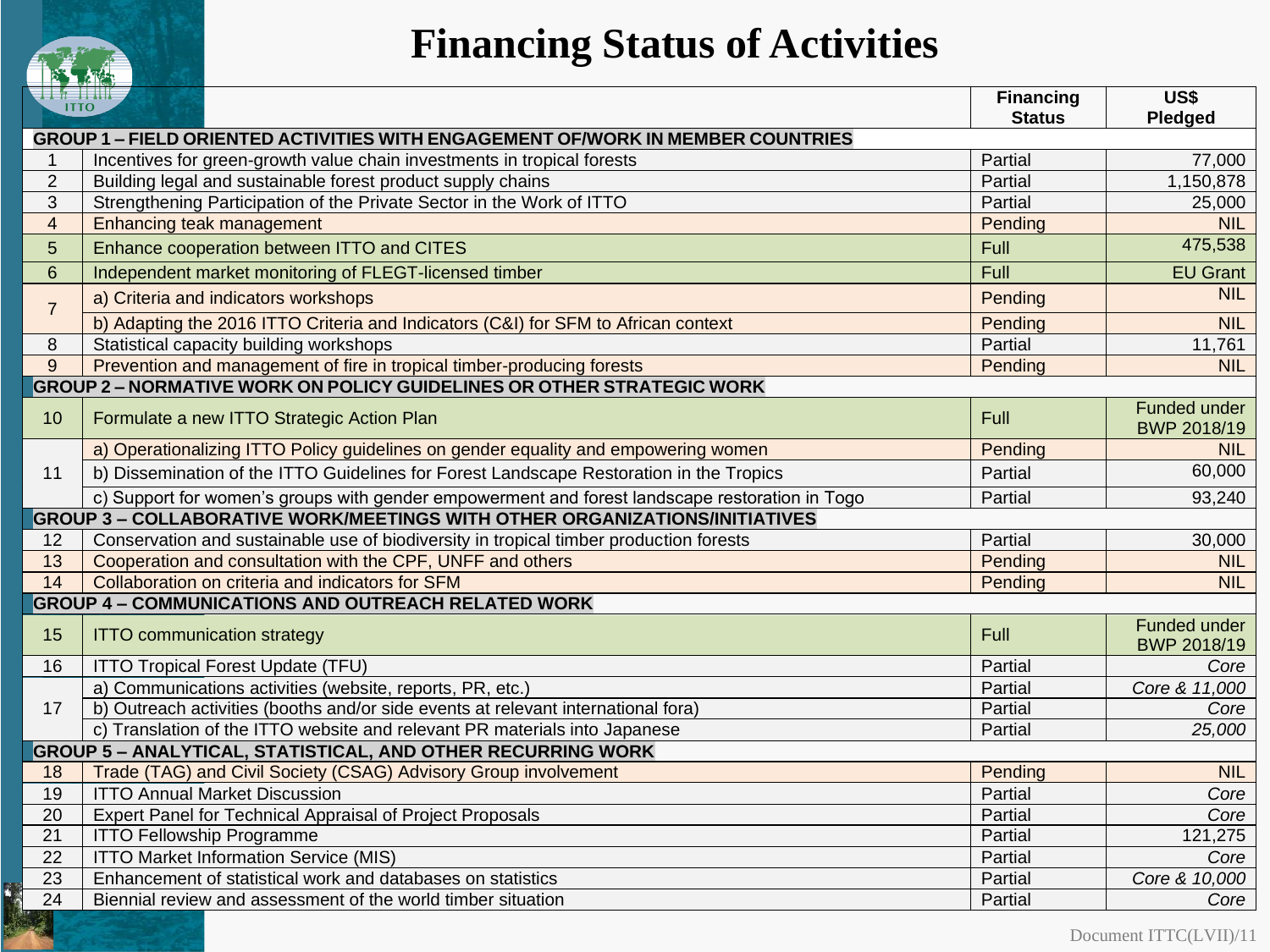

# **Pledges to the BWP 2021 - 2022**

|              | <b>Voluntary Contributions</b> |                      |  |
|--------------|--------------------------------|----------------------|--|
| Year         | <b>US\$</b> sought             | <b>US\$</b> received |  |
| 2021         | US\$ 2,050,000                 | US\$ 1,852,923       |  |
| 2022         | US\$ 2,296,760                 | US\$ 237,769         |  |
| <b>Total</b> | US\$4,346,760                  | US\$ 2,090,692       |  |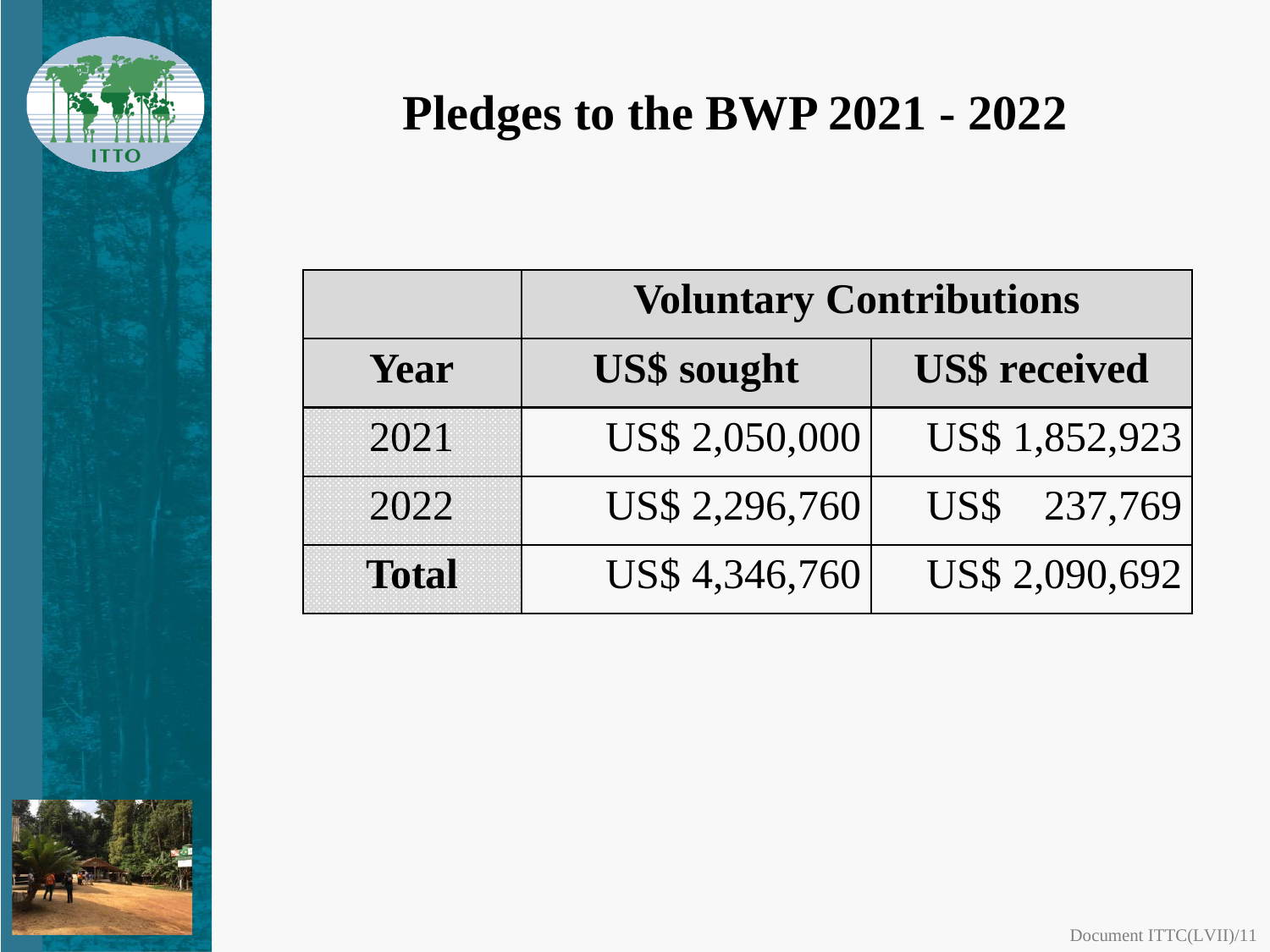

# **2021 Pledges by Donor**

| <b>Members</b>                                                              | US\$          |  |
|-----------------------------------------------------------------------------|---------------|--|
| Japan                                                                       | 809,791       |  |
| China                                                                       | 200,000       |  |
| <b>USA</b>                                                                  | 165,000       |  |
| <b>Netherlands</b>                                                          | 119,823       |  |
| Subtotal (a)                                                                | 1,294,614     |  |
| Non-members                                                                 | US\$          |  |
| <b>CITES Secretariat</b>                                                    | 375,538       |  |
| FAO                                                                         | 314,848       |  |
| Soka Gakkai                                                                 | 93,240        |  |
| <b>Precious Forest Foundation, PFF</b>                                      | 11,000        |  |
| Kisso-an                                                                    | 1,452         |  |
| Subtotal (b)                                                                | 796,078       |  |
| Total $(a+b)$                                                               | 2,090,692     |  |
| <b>Contractual contributions</b>                                            | US\$          |  |
| EU Grant for IMM (Activity 7)                                               | 4,499,438*    |  |
| <b>Secondment from Korea Forest Service</b>                                 | $1,109,858**$ |  |
| <i>*€4,000,000 Grant</i><br>** Cooperation Agreement KFW – KRW 1.23 billion |               |  |



Document ITTC(LVII)/11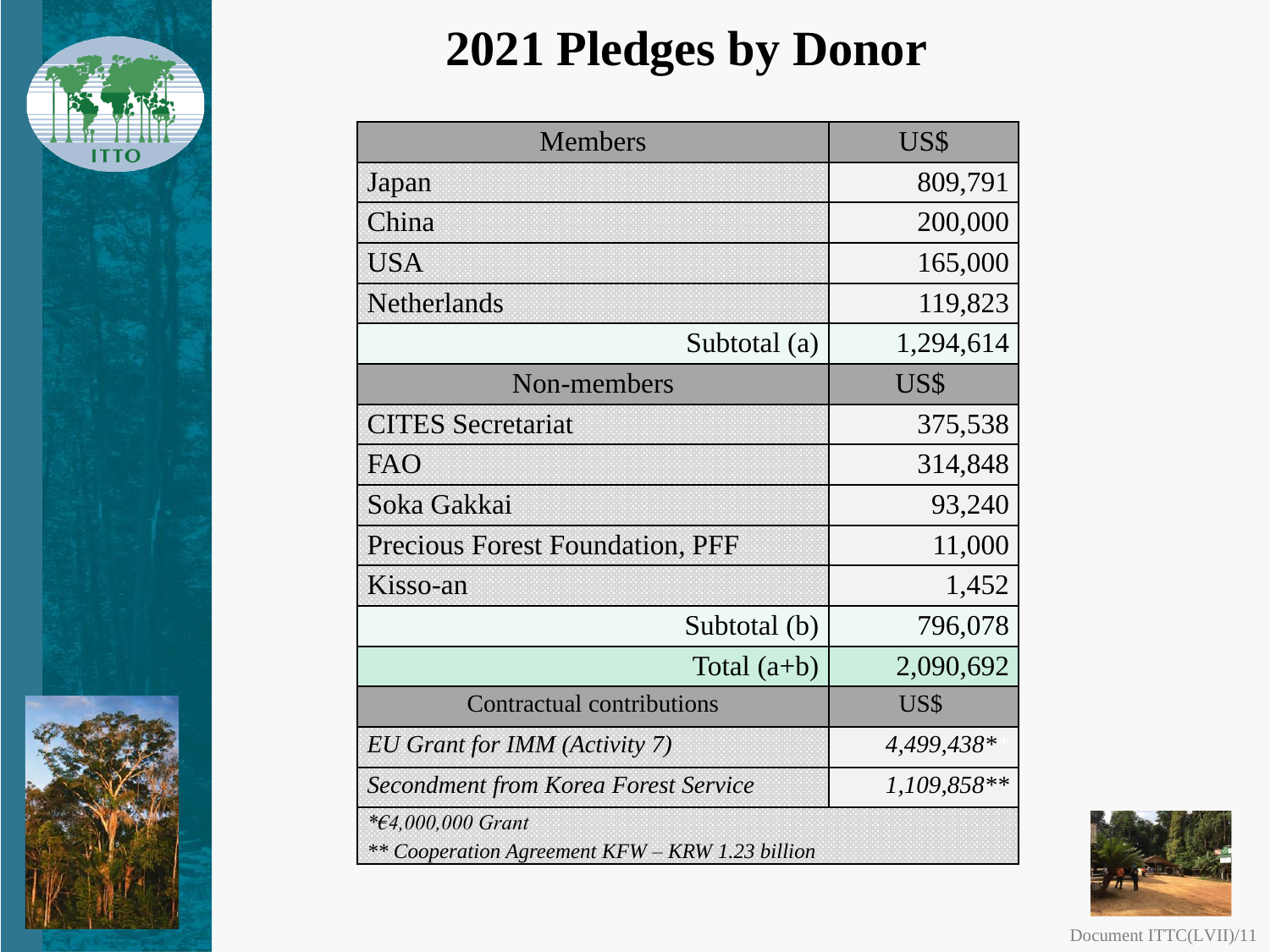

### **Implementation Status of selected BWP Activities**

### Group 1 – Field oriented activities

#### Act 2: Building legal and sustainable forest product supply chains • US\$1.150.878

- Sub-activities 2.1 to 2.3 continuing from previous BWP *(BMEL, Germany)*
	- *2.1 Supporting the establishment and operation of the Global LSSC Platform*
	- *2.2 Promotion of Smallholders' Forest Landscape Restoration in West Africa*
	- *2.3 Development of training curricula for Central African countries on LSSC*
- *New* Sub-activities 2.4 to 2.9
	- *2.4 Capacity building for the implementation of LSSC by stakeholders in the Congo Basin countries – CRF*
	- *2.5 Strengthening SFM standards and timber legality framework in Myanmar*
	- *2.6 Analysis of timber legality assurance systems and good practices in China, Myanmar and Viet Nam for sustainable timber trade*
	- *2.7 Global Forest Education*
	- *2.8 Development of Three Country Profiles to Populate the TimberLex Online Legal Database*
	- *2.9 Review of Sustainable Forest Trade in the Lower Mekong Region*



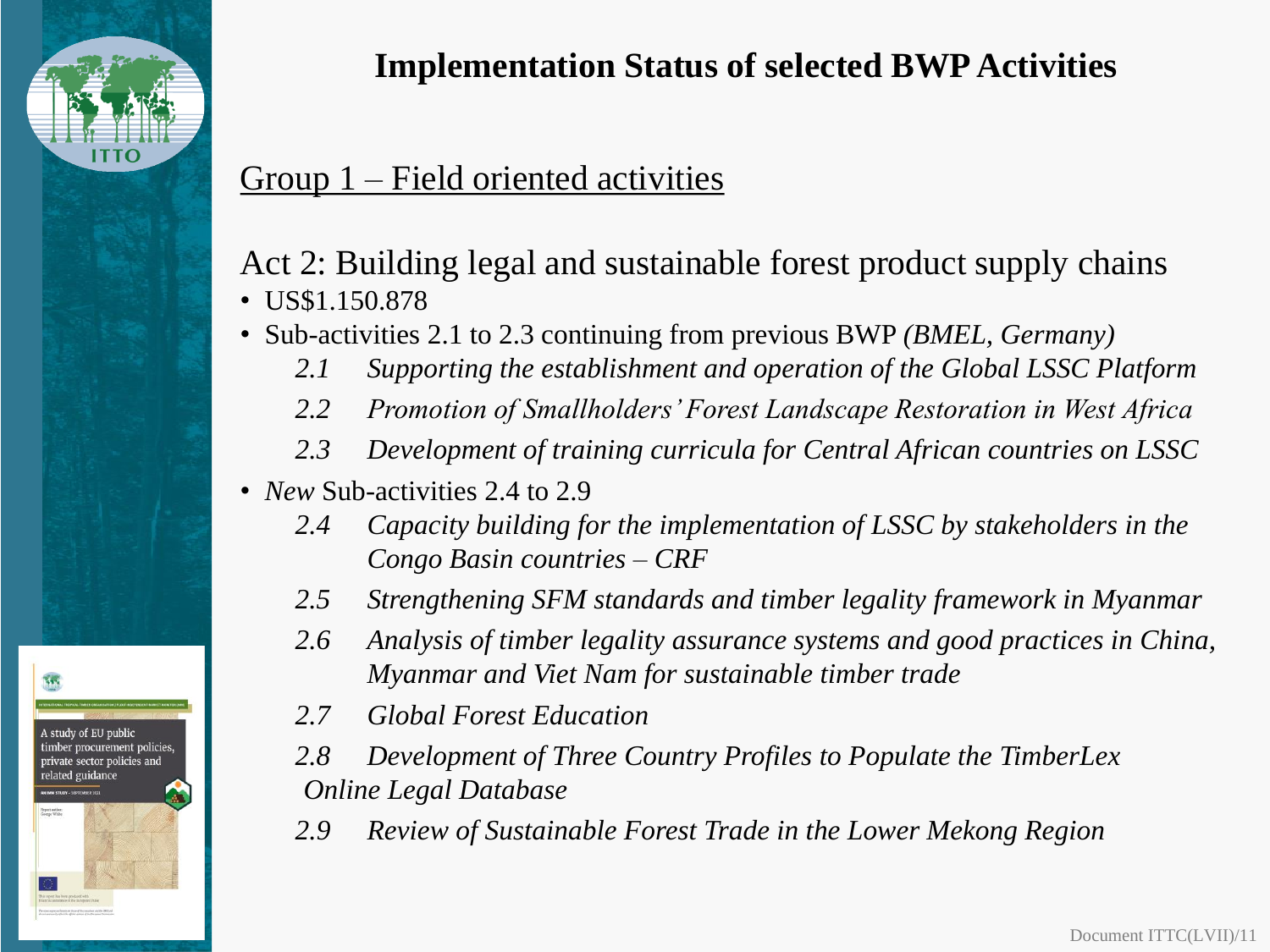

## **Implementation Status of selected BWP Activities**

### Group 1 – Field oriented activities

Act 6: Independent market monitoring of FLEGT-licensed timber, IMM

- *New website design – improving the accessibility of trade data and market information*
- *IMM Annual report in new format*
- *IMM update & report presented under CEM*

### Group 2 – Normative Work

Act 10: Formulate a new Strategic Action Plan

*Report of the Working Group and the draft Strategic Action Plan 2022-2026 under Agenda Item 14*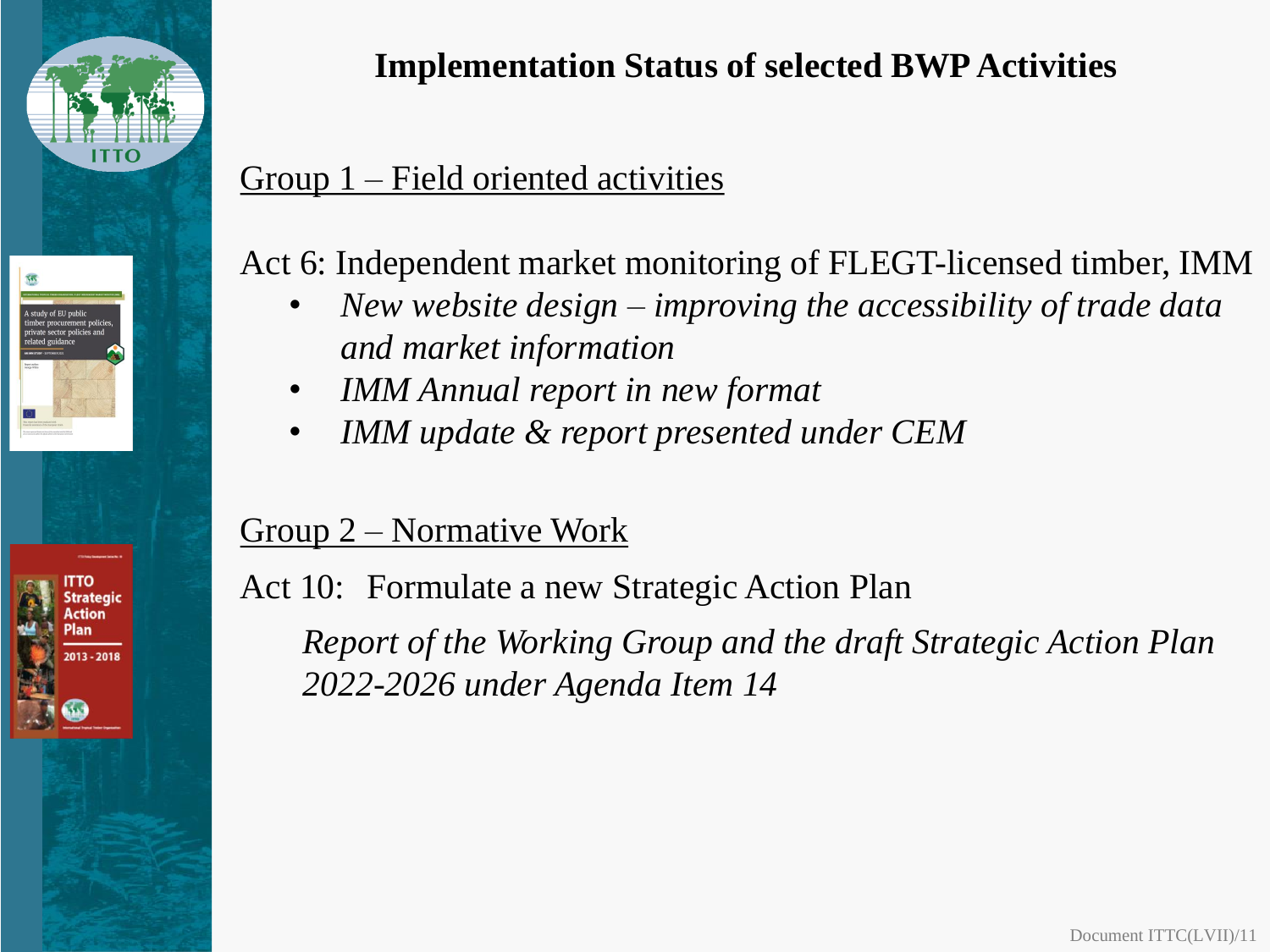

Group 3 – Collaborative Work **Implementation Status of selected BWP Activities** *cont.*

- Act 12: Conservation and sustainable use of biodiversity in tropical timber producing countries
	- *MOU between ITTO and CBD was renewed in February 2021*
	- *Joint ITTO-CBD side event is planned for the second part of COP15 in Kunming, China in May 2022 to share the outcome of the ITTO/CBD Collaborative Initiative for Tropical Forest Biodiversity.*
	- *Report on matters related to Article 15 of the ITTA, 2006, on cooperation and coordination with other organizations under Agenda Item 16*

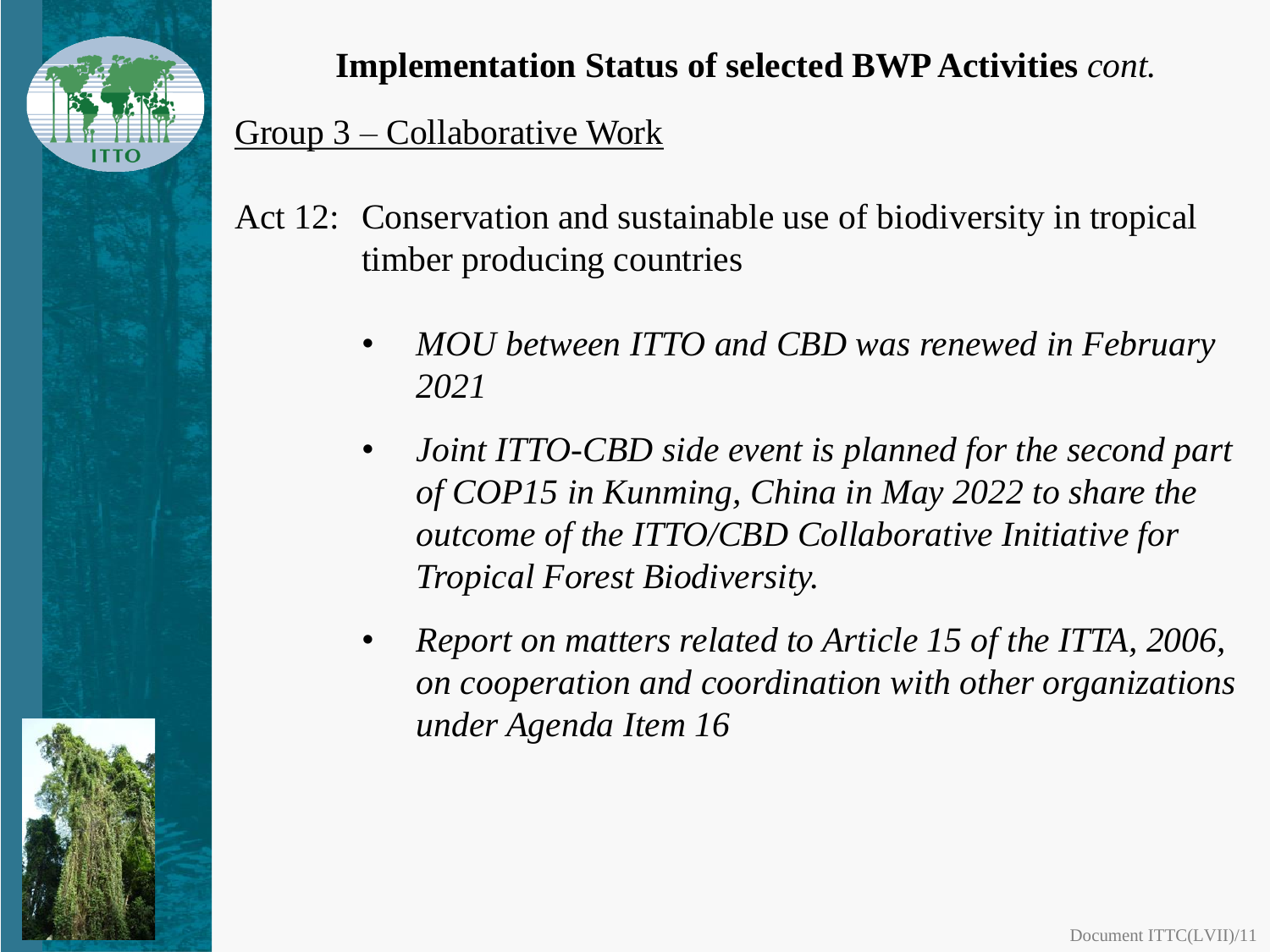

### **Implementation Status of selected BWP Activities** *cont.*

#### Group 4: Communications and Outreach related Activities

- Fiscal and Non-fiscal Incentives for Sustainable Forest Management *(TS48 & TS48 Annex)*
- Tropical Timber 2050 *(TS49)*
- Not Only Timber *(TS50)*
- TFU, MIS

• ……

• Communications Strategy - Document ITTC(LVII)/16